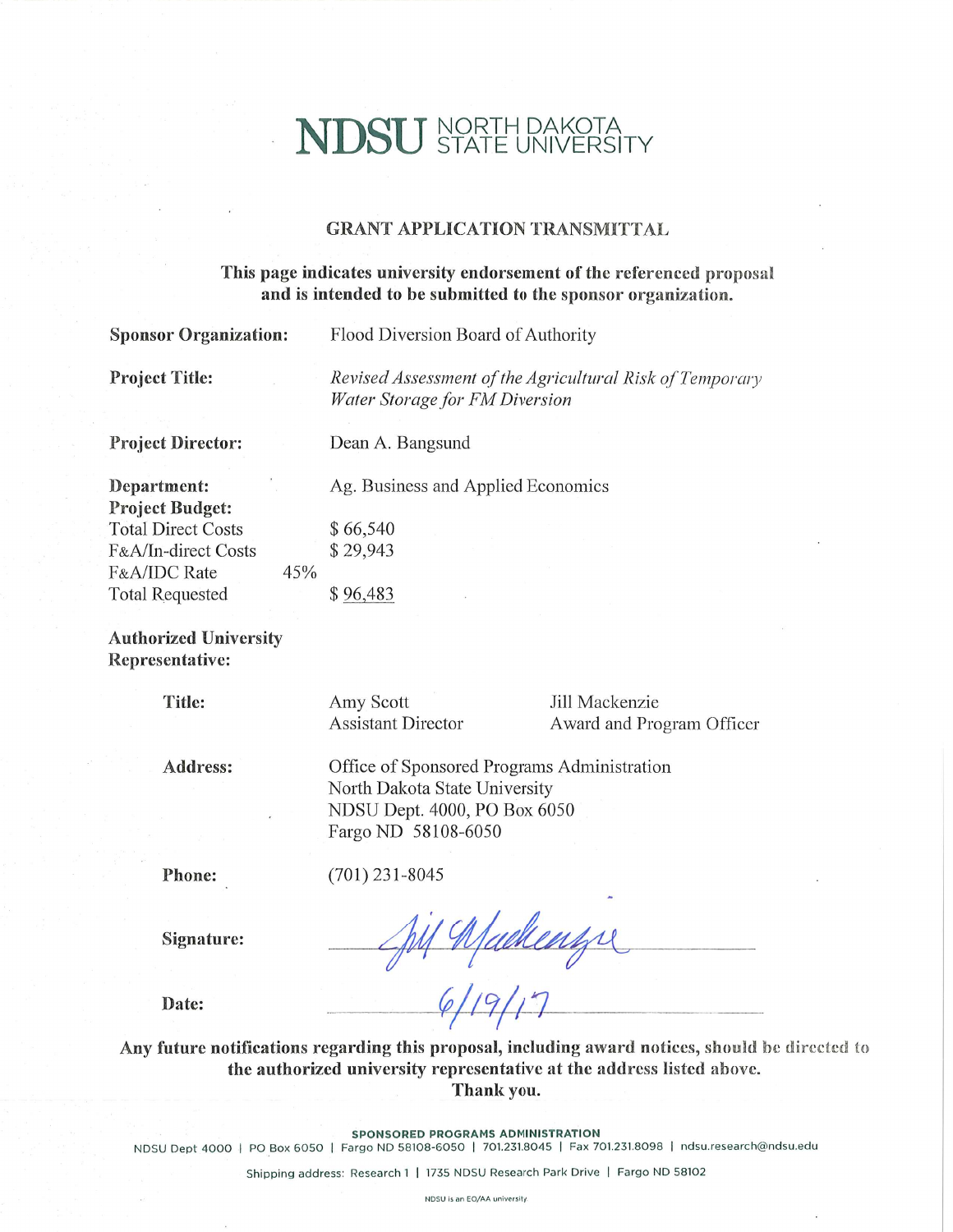# **Revised Assessment of the Agricultural Risk of Temporary Water Storage for FM Diversion**

Discussion Document

Fargo-Moorhead Diversion Authority

Principal Investigators Nancy Hodur, PhD Dean Bangsund Saleem Shaik, PhD David Saxowsky

Department of Agribusiness and Applied Economics North Dakota State University Fargo, ND 58108

May, 2017

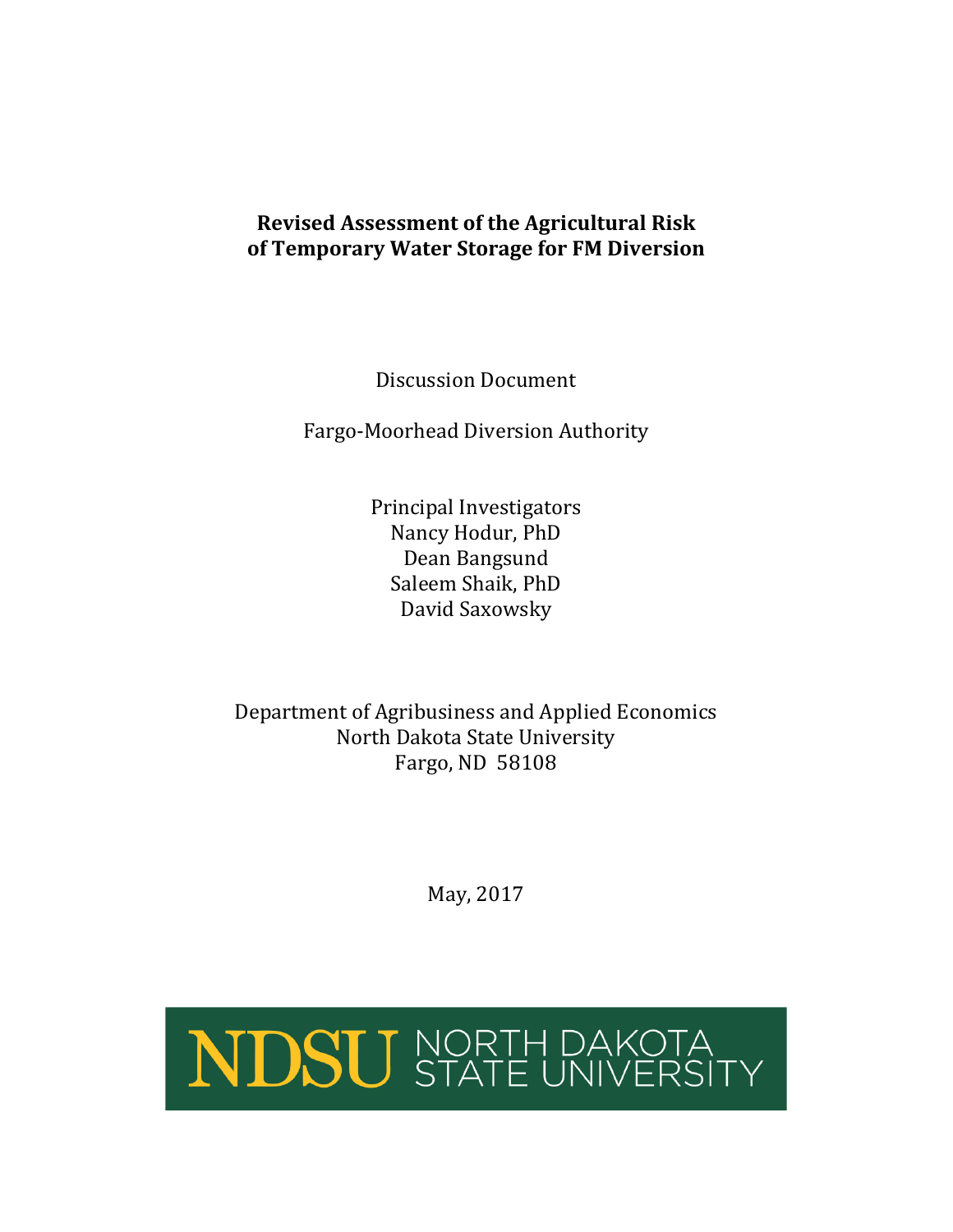**Project Title:** Revised Assessment of the Agricultural Risk of Temporary Water Storage for FM Diversion

**Introduction**: The Department of Agribusiness and Applied Economics at North Dakota State University previously examined the potential economic effects of temporary water storage on crop yields on land affected by operation of the FM Diversion in two separate studies. The first study had a geographic scope defined by the FM Diversion Authority (Bangsund et al. 2015). The second study had an expanded geographic scope based on input from the North Dakota Legislature and the North Dakota State Water Commission (Bangsund et al. 2016).

> Previous studies used hydrology data indicating the onset of flooding, duration of flooding, and the length of time for flood waters to recede on land south of the FM Diversion embankment. The geographic scope of the hydrology data has varied based on thresholds of flood inundation. The 2015 study used data that largely coincided with tracks of land that may experience 1 foot or more of flood water inundation in a 100-year event and omitted acreage along the rivers and tributaries in the region.

Concerns that the potential economic losses to producers and landowners resulting from operating the FM Diversion could extend to lands that receive less than 1 foot of flooding, prompted the North Dakota State legislature to direct the North Dakota State Water Commission to expand the original study area. The North Dakota State Legislature subsequently directed the study area to include lands impacted by water storage of 6 inches or more. Therefore, the geographic scope in the 2016 study included additional land farther upstream of the embankment that may experience 6 inches or more of inundation and included land along rivers and tributaries, which was omitted in the first assessment.

A stochastic model was used in the 2015 and 2016 studies to determine the additional potential planting delays cause by the operation of the FM Diversion in flood events equal to or larger than a 10-year flood. A Monte Carlo simulation used historical data on when floods typically occur, when planting generally begins, and yield decline functions associated with delayed planting to predict economic effects associated with diversion operations. The previous studies revealed considerable variability in the potential range of economic losses, while the mean or average losses were generally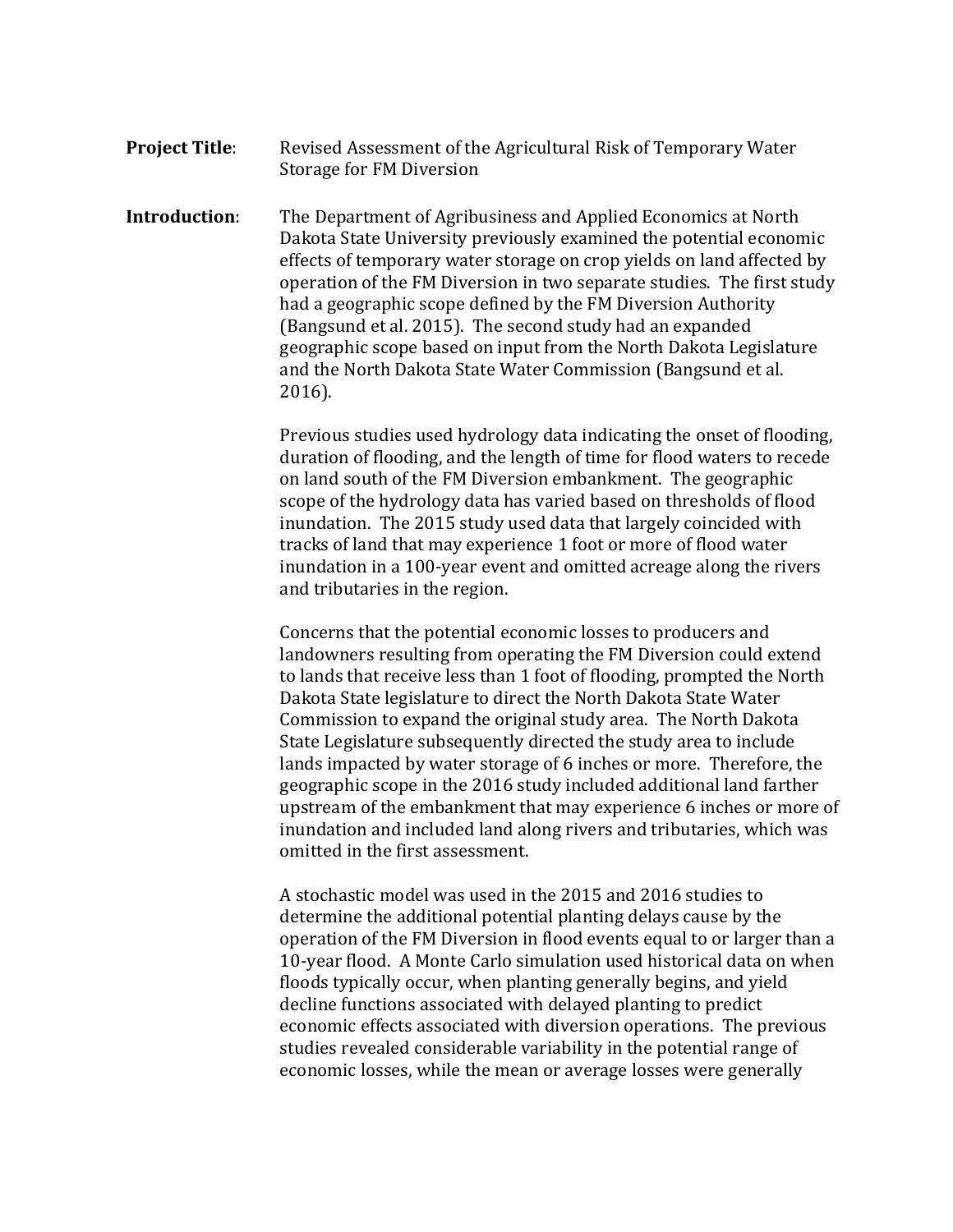|                 | modest. Variation in the economic losses makes generalizations of the<br>potential economic losses difficult.                                                                                                                                                                                                                                                                                                                                                                                                                                                                                                                              |  |  |  |  |
|-----------------|--------------------------------------------------------------------------------------------------------------------------------------------------------------------------------------------------------------------------------------------------------------------------------------------------------------------------------------------------------------------------------------------------------------------------------------------------------------------------------------------------------------------------------------------------------------------------------------------------------------------------------------------|--|--|--|--|
|                 | The predicted timing, duration and receding of flood waters on lands<br>south of the FM Diversion embankment have undergone nearly<br>continual refinement since the 2015 study as knowledge of project<br>details improved and as additional typography, flowage, and hydraulic<br>data became incorporated into the engineering processes.                                                                                                                                                                                                                                                                                               |  |  |  |  |
|                 | As the FM Diversion Authority and the US Army Corps of Engineers<br>move towards negotiating easements on lands in the staging area, the<br>processes used to estimate appropriate compensation necessitate the<br>use of Federal Emergency Management Agency approved flood plain<br>designations and project flooding.                                                                                                                                                                                                                                                                                                                   |  |  |  |  |
|                 | Refinements to hydrology data and an expectation that compensation<br>estimates be based on the best available data suggest that the<br>economic effects associated with delayed planting need to be re-<br>assessed.                                                                                                                                                                                                                                                                                                                                                                                                                      |  |  |  |  |
| Objectives:     | The study will examine the potential economic losses associated with<br>planting delays on lands that may experience flooding from operation<br>of the FM Diversion. This overriding objective contains two goals:                                                                                                                                                                                                                                                                                                                                                                                                                         |  |  |  |  |
|                 | Replicate the 2016 study using the same economic processes<br>1)<br>with the most recent hydrology data.                                                                                                                                                                                                                                                                                                                                                                                                                                                                                                                                   |  |  |  |  |
|                 | Update key economic inputs as data availability allows.<br>2)                                                                                                                                                                                                                                                                                                                                                                                                                                                                                                                                                                              |  |  |  |  |
| <b>Methods:</b> | The economic assessment will apply the previous studies' existing<br>methodology with updated economic parameters to storage areas<br>identified by the FM Diversion Authority. Hydrology data will be<br>supplied to the research team in the same format as prior hydrology<br>data, and will be evaluated using the same methods for estimating the<br>timing of flooding, duration of flooding, and the removal of flood<br>waters. The economic effects of temporary water storage on those<br>land tracts will be presented and reported using the same factors,<br>groupings, and economic metrics as used in the previous studies. |  |  |  |  |
| Timeline:       | Findings in the form of updated document tables will be provided to<br>the FM Diversion authority within three months after receipt of<br>updated hydrology modeling data. Provision of the findings prior to<br>document completion will allow the study sponsor use of the material<br>to begin without potential delays due to publication of the final<br>document. A final, published report and a published summary report<br>will be delivered by October 30, 2017.                                                                                                                                                                 |  |  |  |  |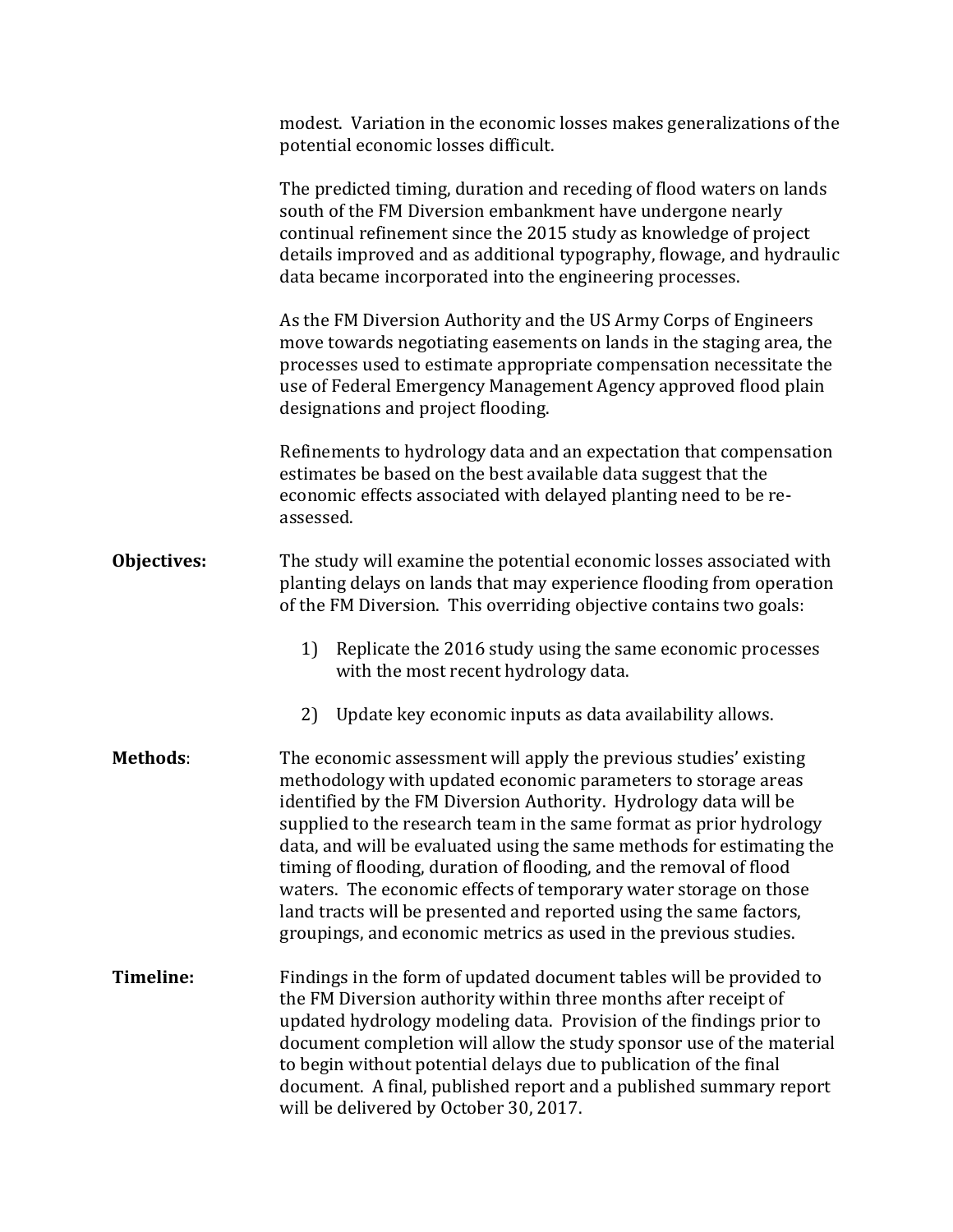- **Deliverables**: Updated document tables will be provided within three months of receipt of hydrology data. A written report will be published that contains the same scope of economic results provided in the previous studies. Presentations will be made to study sponsors and interested stakeholders as appropriate and as needed. A summary document highlighting key findings and implications will also be prepared.
- **Personnel:** The research team consists of Dean Bangsund, Dr. Saleem Shaik, David Saxowsky, and Elvis Ndembe in the Department of Agribusiness and Applied Economics and Dr. Nancy Hodur, Center for Social Research, at North Dakota State University. All members of the research team have been involved in the two previous studies.

## **Budget**:

| <b>Department of Agribusiness and Applied Economics</b> |          |        |        |  |  |
|---------------------------------------------------------|----------|--------|--------|--|--|
|                                                         | dollars- |        |        |  |  |
|                                                         |          |        |        |  |  |
| <b>Wages and Salaries:</b>                              |          |        |        |  |  |
| Wages Research Scientist (2 months)                     | 16,694   |        |        |  |  |
| Benefits Research Scientist (1 month)                   | 5,175    |        |        |  |  |
| <b>Wages Research Associate</b>                         | 16,000   |        |        |  |  |
| <b>Benefits Research Associate</b>                      | 6,880    |        |        |  |  |
| <b>Summer Salary</b>                                    | 17,325   |        |        |  |  |
| <b>Benefits Summer Salary</b>                           | 3,465    |        |        |  |  |
| <b>Subtotal Wages and Benefits</b>                      | 65,540   | 65,540 |        |  |  |
| Other expenses:                                         |          |        |        |  |  |
| Printing, paper, and publication                        |          | 750    |        |  |  |
| Communication                                           |          | 250    |        |  |  |
| <b>Total Direct Costs</b>                               |          | 66,540 | 66,540 |  |  |
| <b>Indirect Cost (45%)</b>                              |          |        | 29,943 |  |  |
| <b>Total Costs</b>                                      |          |        | 96,483 |  |  |

**Budget Narrative:** Wages and salaries associated with Research Scientist, Research Associate and Associate Professor will be for data analysis, interpretation and document preparation. Monthly wages for Research Scientists at \$8,347, benefits calculated at 31 percent. Monthly wages for Research Associate at \$4,000, benefits calculated at 43 percent. Monthly summer salary for Associate Professor at \$11,550, benefits calculated at 20 percent.

## **Contract Terms:** One-fourth payable upon contract execution, one fourth at project midpoint and the remainder payable upon project completion.